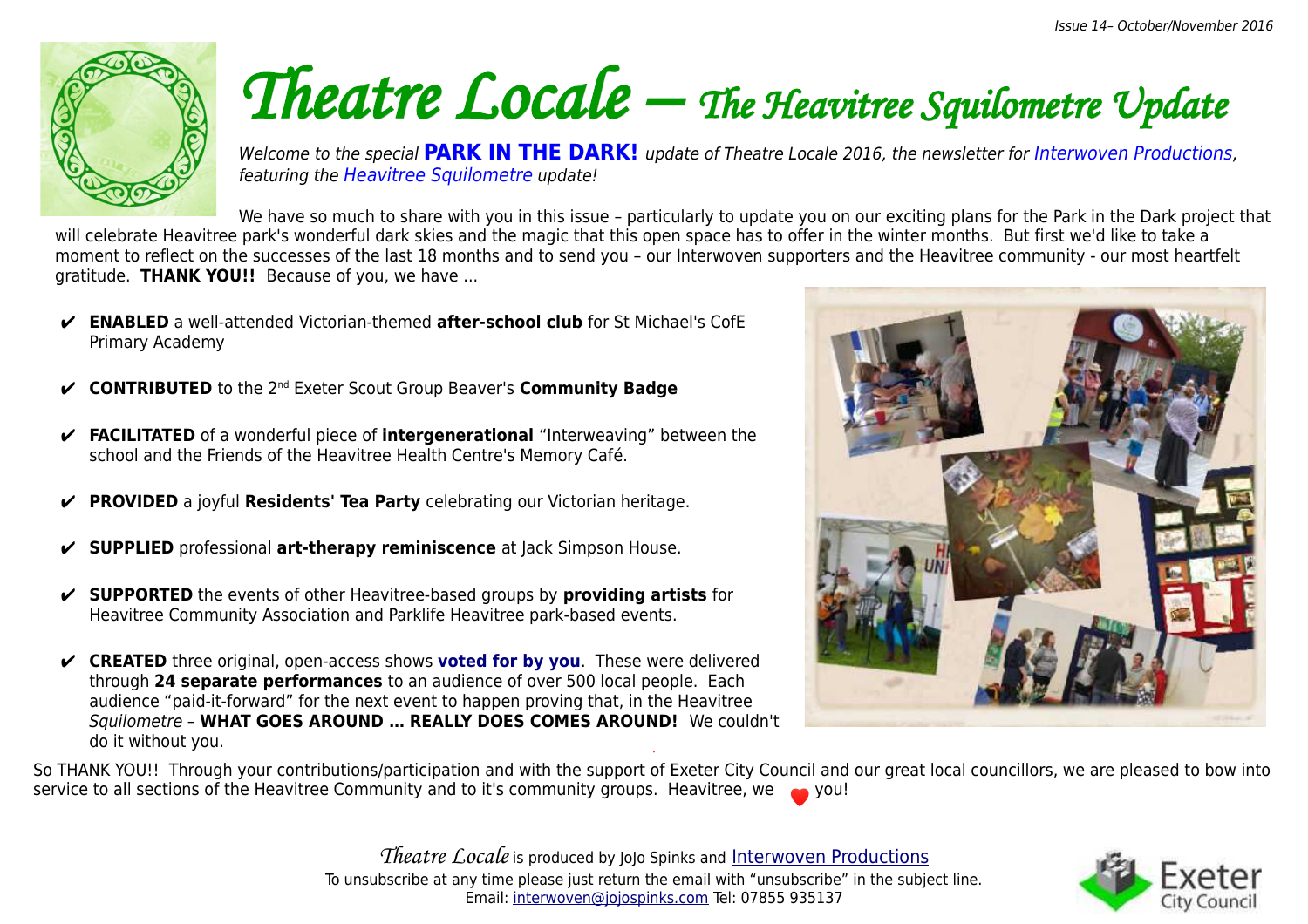## **PARK IN THE DARK!**

#### **A youth-involved arts project celebrating Heavitree Pleasure Grounds – after dark!**

The Park in the Dark is an invitation to gather in Heavitree Pleasure Grounds during the darkest months of the year; an exploration of what the darkness reveals and a series of events to illuminate and celebrate Heavitree Park and all that it means, and has meant, to the people of Heavitree.

We would like to dedicate this project to youthfulness and to the young people who use Heavitree Pleasure Grounds.

#### **What to expect ..**

**ILLUMINATION!** Join us on these safe but exciting events and take this opportunity to see your very own park as you've never seen it before.

We hope to be joined by a team of talented young photographers who will be keep a record of the winter's events. We plan to create an exhibition of their work for the February half-term. **What's more – we'd love to see your images of the park in the dark. Join us for a unique opportunity to fine-tune your photographic talents – no age limit.**

**LEARNING** from Heavitree's dark skies!We're planning a series of guest speaker talks in January 2017 exploring the heavens, on the topics of Astronomy, Astrology and Aeronautics.

**FUN AND FRISSON!** Do you enjoy being out of doors after dark but don't feel comfortable alone? Then join us, share the fun and enjoy the frisson of the night time. And because of these early nights, you'll be home safe and warm again in plenty of time for dinner!



Images by Chris Spinks

Park in the Dark was voted for as a theme by YOU – why not [vote](http://interwovenproductions.jojospinks.com/where-next---you-choose.html) on the project you want to see next?